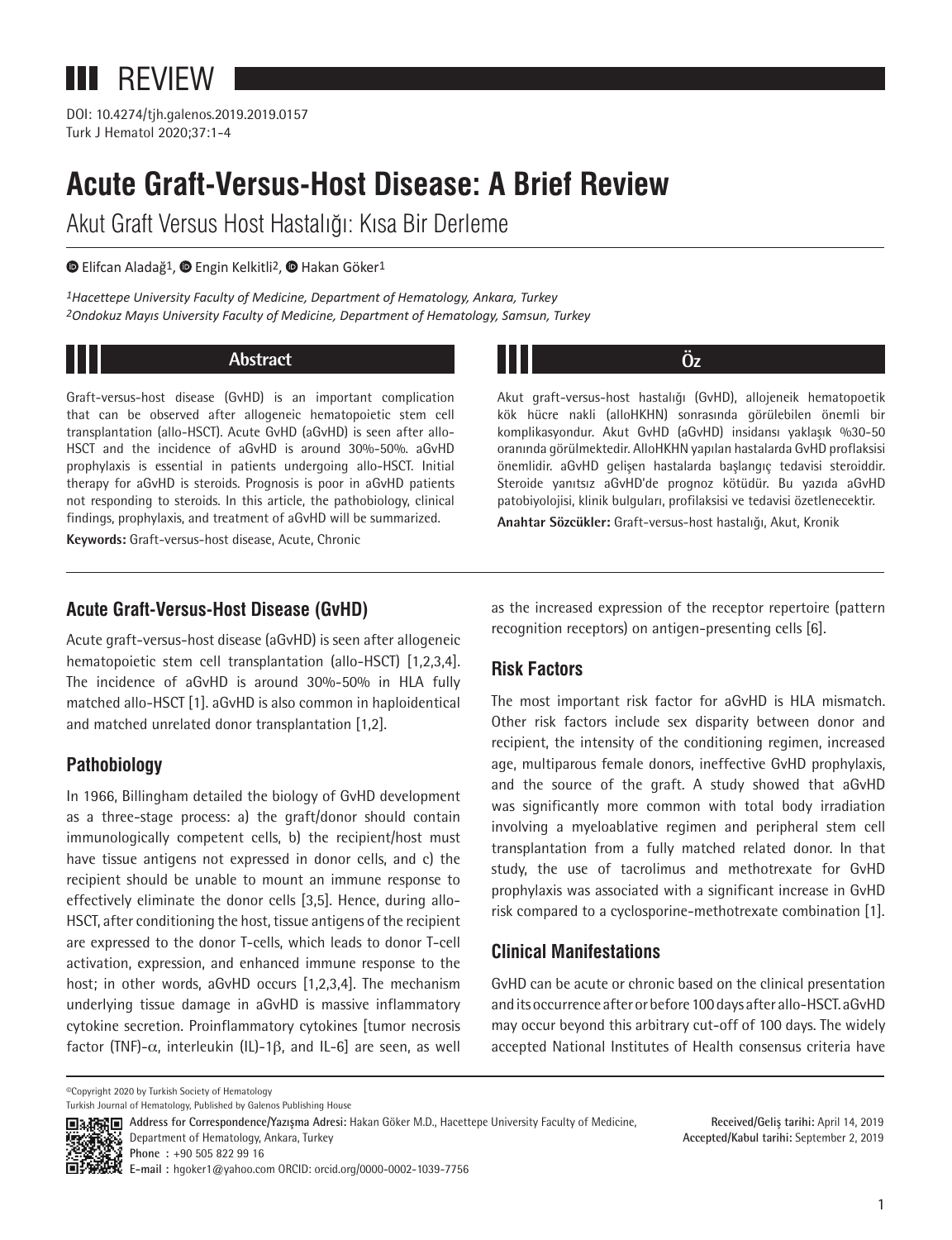been used to classify GvHD. GvHD is divided into four subclasses: 1) Classic aGvHD: Diagnostic and distinctive features of chronic GvHD (cGvHD) are absent. Clinical features of aGvHD and present within 100 days of allo-HSCT or donor lymphocyte infusion (DLI). 2) Persistent and/or recurrent late-onset aGvHD: Features of classic aGvHD without diagnostic manifestations of cGvHD occurring beyond 100 days after allo-HSCT or DLI. 3) Classic cGvHD: Present at any time after HSCT. Diagnostic and distinctive features of cGvHD are present without aGvHD. 4) Overlap syndrome: Features of both cGvHD and aGvHD can be seen [4,7].

Clinically significant aGvHD may be cumbersome, affecting both morbidity and mortality [1,2,3,4]. The staging and grading of aGvHD can be seen in Table 1 [4]. The timely diagnosis of aGvHD is important. Hence, numerous novel biomarkers have been recently studied for timely diagnosis. These diagnostic and prognostic markers include systemic biomarkers (microRNAs, suppression of tumorigenicity 2), biomarkers of immune activation [TNF receptor 1, IL-7, B-cell activating factor (sBAFF)], and organ-specific biomarkers  $[REG3\alpha]$  (regenerating islet-derived 3- $\alpha$ ], S100, TIM (T-cell immunoglobulin domain and mucin domain), cytokeratin-18, hepatocyte growth factor, and skin-derived anti-leukoproteinase, otherwise known as elafin). However, there is no specific GvHD biomarker in routine use [8].

#### **Prevention**

The most important step for the prevention of GvHD is minimizing risk factors with donor selection and a preparative regimen [2,3,4]. GvHD prophylaxis is essential for patients undergoing allo-HSCT [4]. Guidelines for GvHD prophylaxis have been proposed by the European Group for Blood and Marrow Transplantation and European LeukemiaNet [9].

The most common form of GvHD prophylaxis has been the combination of cyclosporine and a short course of methotrexate, which demonstrated improved survival compared to either drug alone. Both cyclosporine and tacrolimus decreased the proliferation of T-lymphocytes [4]. Tacrolimus plus methotrexate is better in decreasing the risk for aGvHD than the combination of cyclosporine and methotrexate, particularly in unrelated HSCT [10]. Both regimens are considered as cornerstones for most GvHD prevention strategies for patients receiving allo-HSCT [11,12]. The effects of the addition of corticosteroids to the combination of cyclosporine and a short course of methotrexate have shown conflicting results [13,14,15]. Calcineurin inhibitors and methotrexate form the main backbone of prophylactic treatment.

#### **Treatment**

The choice of initial therapy for aGvHD depends on the organs involved, the severity of symptoms, and the prophylactic regimen used. Topical steroids are the most commonly used skindirected therapy for grade I aGvHD. Antihistamines may also be used. Bacigalupo et al. showed that steroid treatment of grade I GvHD prevents progression to grade II GvHD, but not to grade III-IV GvHD [16]. Initial therapy for grade II-IV aGvHD consists of high-dose glucocorticoid steroids. Steroid treatment is effective in approximately half of the patients; those with more severe aGvHD are less likely to respond. Treatment is usually started with the equivalent of 1-2 mg/kg/day of prednisone and then tapered after a decrease in GvHD signs or symptoms. The transplantationrelated mortality rate is high in non-responders in the first 5

| Table 1. The clinical manifestation, staging, and grading of aGvHD. |                                                                                                                  |                                                                                                                               |          |  |
|---------------------------------------------------------------------|------------------------------------------------------------------------------------------------------------------|-------------------------------------------------------------------------------------------------------------------------------|----------|--|
| <b>Organ</b>                                                        | <b>Clinical manifestation</b>                                                                                    | <b>Stage</b>                                                                                                                  |          |  |
| <b>Skin</b>                                                         | Erythematous, maculopapular rash<br>involving palms and soles; may become<br>confluent<br>Severe disease: bullae | Stage $1=<25\%$ rash<br>Stage 2=25%-50% rash<br>Stage 3=Generalized erythroderma<br>Stage 4=Bullae                            |          |  |
| Gastrointestinal tract                                              | Nausea, vomiting, abdominal cramps,<br>diarrhea, ileus, distension, bleeding                                     | Stage 1=Diarrhea >500 mL/day<br>Stage 2=Diarrhea >1000 mL/day<br>Stage 3=Diarrhea >1500 mL/day<br>Stage 4=Ileus, bleeding     |          |  |
| Liver                                                               | Hyperbilirubinemia and increased alkaline<br>phosphatase                                                         | Stage 1=Bilirubin 2-3 mg/dL<br>Stage 2=Bilirubin 3.1-6 mg/dL<br>Stage 3=Bilirubin 6.1-15 mg/dL<br>Stage 4=Bilirubin >15 mg/dL |          |  |
| Grade                                                               | <b>Skin</b>                                                                                                      | Gut                                                                                                                           | Liver    |  |
|                                                                     | Stage 1-2                                                                                                        | $\Omega$                                                                                                                      | $\Omega$ |  |
| Ш                                                                   | Stage 1-3                                                                                                        | and/or                                                                                                                        |          |  |
| $\mathbf{III}$                                                      | Stage 2-3                                                                                                        | and/or<br>$2 - 4$                                                                                                             | $2 - 3$  |  |
| IV                                                                  | Stage 2-4                                                                                                        | and/or<br>$2 - 4$                                                                                                             | $2 - 4$  |  |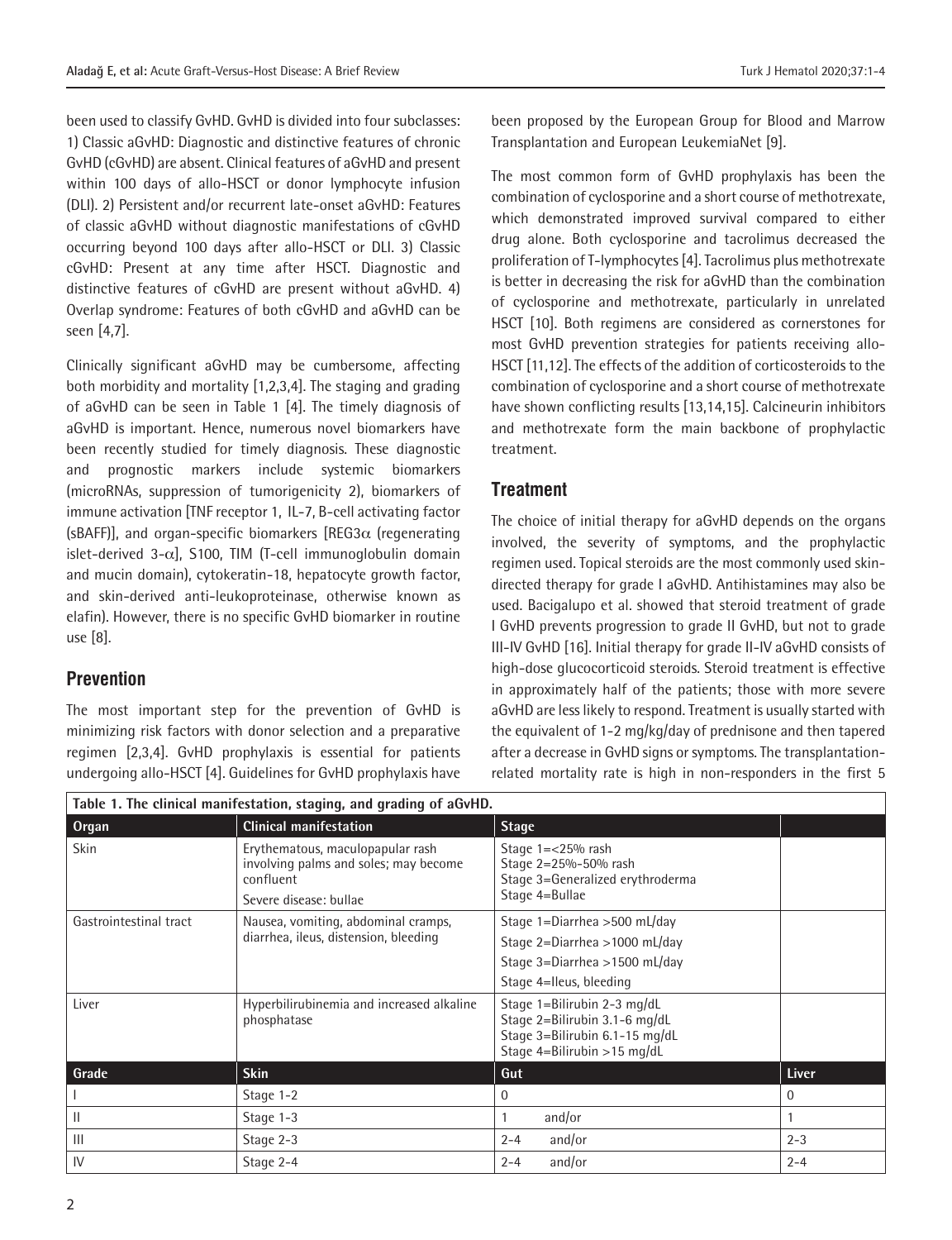days of steroid use. Several agents have been added to steroids in comparative studies but no evidence supports the use of these in combination for aGvHD therapy. The best complete response rate was obtained with mycophenolate in combination with other agents (etanercept, etc.) with steroids [17]. Recently the US Food and Drug Administration approved ruxolitinib, a JAK 1/2 inhibitor, and it has been used with considerable success in the treatment of steroid-refractory aGvHD [18].

Unfortunately, there is no standard indication or timing for the initiation of second-line therapy for aGvHD. Many agents have been tested alone or in combination with corticosteroids with limited sustained efficacy [4].

There are few guidelines in the literature regarding secondline cGvHD treatment. Extracorporeal photopheresis (ECP), mycophenolate mofetil, sirolimus, everolimus, rituximab, and ibrutinib are available options. ECP is recommended in the treatment of steroid-resistant aGvHD [19] and was found to result in overall response rates of 50% to 65%.

Table 2 provides a brief summary of some of the current novel second-line strategies for steroid-refractory aGvHD.

#### **Conclusion**

aGvHD leads to significant morbidity and mortality. Therefore, it is crucial to prevent its development. New therapy strategies for both prevention and treatment are needed. aGvHD is a leading cause of late morbidity and mortality. The standard treatment is steroid therapy and a calcineurin inhibitor may also be added. Further treatment strategies need to be developed for the treatment of aGvHD.

#### **Authorship Contributions**

Concept: E.A., E.K., H.G.; Design: E.A., E.K., H.G.; Data Collection or Processing: E.A., E.K., H.G.; Analysis or Interpretation: E.A., E.K., H.G.; Literature Search: E.A., E.K., H.G., Writing: E.A., E.K., H.G.

**Conflict of Interest:** No conflict of interest was declared by the authors.

**Financial Disclosure:** The authors declared that this study received no financial support.

#### **References**

- 1. Jagasia M, Arora M, Flowers ME, Chao NJ, McCarthy PL, Cutler CS, Urbano-Ispizua A, Pavletic SZ, Haagenson MD, Zhang MJ, Antin JH, Bolwell BJ, Bredeson C, Cahn JY, Cairo M, Gale RP, Gupta V, Lee SJ, Litzow M, Weisdorf DJ, Horowitz MM, Hahn T. Risk factors for acute GVHD and survival after hematopoietic cell transplantation. Blood 2012;119:296-307.
- 2. Lee SE, Cho BS, Kim JH, Yoon JH, Shin SH, Yahng SA, Eom KS, Kim YJ, Kim HJ, Lee S, Min CK, Cho SG, Kim DW, Lee JW, Min WS, Park CW. Risk and prognostic factors for acute GVHD based on NIH consensus criteria. Bone Marrow Transplant 2013;48:587-592.

#### **Table 2. Summary of some of the current novel second-line strategies.**

| Agent                           | <b>Comment</b>                                                                                                                                                                                                                                                                                                                                                                                                                                                                                                                                                          | Refs.    |
|---------------------------------|-------------------------------------------------------------------------------------------------------------------------------------------------------------------------------------------------------------------------------------------------------------------------------------------------------------------------------------------------------------------------------------------------------------------------------------------------------------------------------------------------------------------------------------------------------------------------|----------|
| Mycophenolate<br>mofetil        | A potent inhibitor of lymphocyte<br>proliferation, and also frequently<br>used in reduced intensity allo-HSCT.                                                                                                                                                                                                                                                                                                                                                                                                                                                          | $[20]$   |
| Sirolimus                       | Sirolimus is an immunosuppressant<br>that binds to FKBP12 and inhibits<br>the mammalian target of the<br>rapamycin inhibitor to block<br>interleukin-2 (IL-2)-mediated signal<br>transduction. In phase II trials,<br>sirolimus was very effective in<br>combination with tacrolimus [21].<br>A phase 3 prospective, randomized<br>multicenter clinical trial showed<br>that tacrolimus/sirolimus prophylaxis<br>provided equivalent GvHD-free<br>survival when compared with<br>tacrolimus/methotrexate prophylaxis<br>after matched related donor<br>transplantation. | [21, 22] |
| Cyclophosphamide                | Cyclophosphamide alone or<br>in combination with other<br>immunosuppressive agents<br>was administered in two doses<br>for depletion of alloreactive<br>conventional T-cells, which were<br>highly induced immediately after<br>transplant, and was shown to induce<br>a relatively low incidence of GvHD<br>even in haploidentical transplant<br>recipients.                                                                                                                                                                                                           | [23, 24] |
| Antithymocyte<br>globulin (ATG) | ATG has been associated with<br>reduced GvHD but has also been<br>discussed regarding effects on<br>infection risk, relapse, and survival.<br>While several randomized trials<br>showed a significant benefit of<br>ATG for the prophylaxis of GvHD,<br>especially cGvHD, a metaanalysis<br>from six randomized trials did not<br>report improved overall survival or<br>increased incidences of relapse and<br>nonrelapse mortality.                                                                                                                                   | [25, 26] |
| Bortezomib                      | Bortezomib is a proteasome<br>inhibitor that has activity against<br>multiple myeloma. A phase I/II trial<br>demonstrated that it could be added<br>to tacrolimus and methotrexate as<br>aGvHD prophylaxis. This protocol<br>is promising as the 6-month<br>cumulative incidence of grade II-IV<br>$aGvHD$ was 13%                                                                                                                                                                                                                                                      | $[27]$   |
| Infliximab,<br>etanercept       | Studies demonstrated elevated<br>levels of TNF- $\alpha$ and IL-1 in the<br>serum of patients with aGvHD.<br>Therapy of GvHD with humanized<br>anti-TNF- $\alpha$ (infliximab) or human<br>immunoglobulin G1 (etanercept) and<br>IL-1 receptor antagonist (IL-1Ra) has<br>shown some promise.<br>TNF: Tumor necrosis factor, IL: Interleukin, aGvHD: Acute graft-versus-host disease.                                                                                                                                                                                   | [28, 29] |